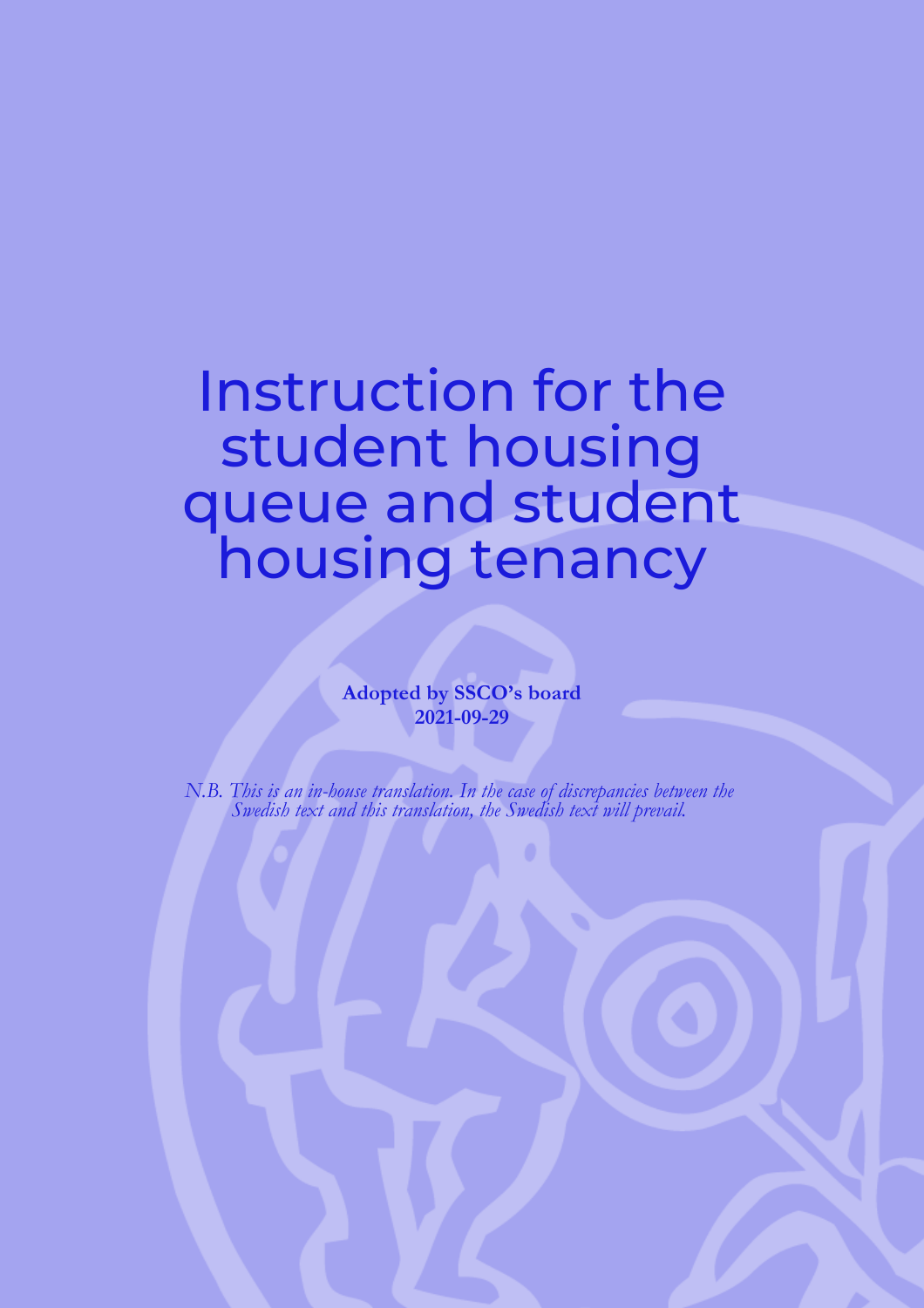

## Table of contents

| 1. About the instruction                                                                                       | 4                   |
|----------------------------------------------------------------------------------------------------------------|---------------------|
| 2. Definitions                                                                                                 | 4                   |
| 2.1 Customer categories                                                                                        | $\overline{A}$      |
| 2.1.1 Customer                                                                                                 | $\overline{4}$      |
| 2.1.2 Tenant                                                                                                   | $\overline{4}$      |
| 2.1.3. Co-tenant                                                                                               | $\overline{4}$      |
| 2.2 Accommodation categories                                                                                   | $\overline{5}$      |
| 2.3 Definitions                                                                                                | 5                   |
| 3. The housing queue<br>3.1 Joining the housing queue                                                          | 6<br>6              |
| 3.2 Parking a place in the queue                                                                               | 6                   |
| 3.3 Losing a place in the queue                                                                                | 6                   |
| 4. Booking rules<br>4.1 Blocked from booking accommodatiON                                                     | 7<br>$\overline{7}$ |
| 5. Allocation/offer of accommodation<br>5.1 Allocation of accommodation                                        | 8<br>$\mathcal S$   |
| 5.2 Offer of accommodation                                                                                     | $\mathcal S$        |
| 6. Signing a tenancy agreement<br>6.1 Signing a tenancy agreement, together with a co-tenant, for an apartment | 8                   |
| (accommodation intended for at least two persons)                                                              | 9<br>9              |
| 6.1.1 Changing co-tenant                                                                                       | 9                   |
| 6.1.2 Changing roles on the tenancy agreement<br>6.2 SSSB's duty of disclosure                                 | 10                  |
| 7. Tenancy review                                                                                              | 10                  |
| 7.1 Verification of academic results                                                                           | 10                  |
| 7.2 Verification of student union membership                                                                   | 11                  |
| 8. tenancy period                                                                                              | 11<br>11            |
| 8.1 Calculation of tenancy period<br>8.2 Reaching the maximum tenancy period                                   | 11                  |
|                                                                                                                |                     |
| 9. Moving within SSSB<br>9.1 The right to move within SSSB                                                     | 11<br>11            |
| 9.2 Swapping accommodation                                                                                     | 12                  |
|                                                                                                                | 12                  |
| 10. Termination of tenancy agreement<br>10.1 Termination by the tenant                                         | 12                  |
| 10.2 Grounds for termination by SSSB                                                                           | 13                  |
| 10.3 Appealing termination                                                                                     | 13                  |
| 11. Subletting                                                                                                 | 13                  |
| 11.1 Permission                                                                                                | 14                  |
| 11.2 Grounds for subletting                                                                                    | 14                  |
| 11.3 Requirements for the subtenants                                                                           | 15                  |
| 12. Exemption                                                                                                  | 15                  |
| 12.1 Exemption from the study and student union membership requirements                                        | 15                  |
| 12.2 Exemption from the maximum tenancy period                                                                 | 17                  |
| 13. Free term                                                                                                  | 17                  |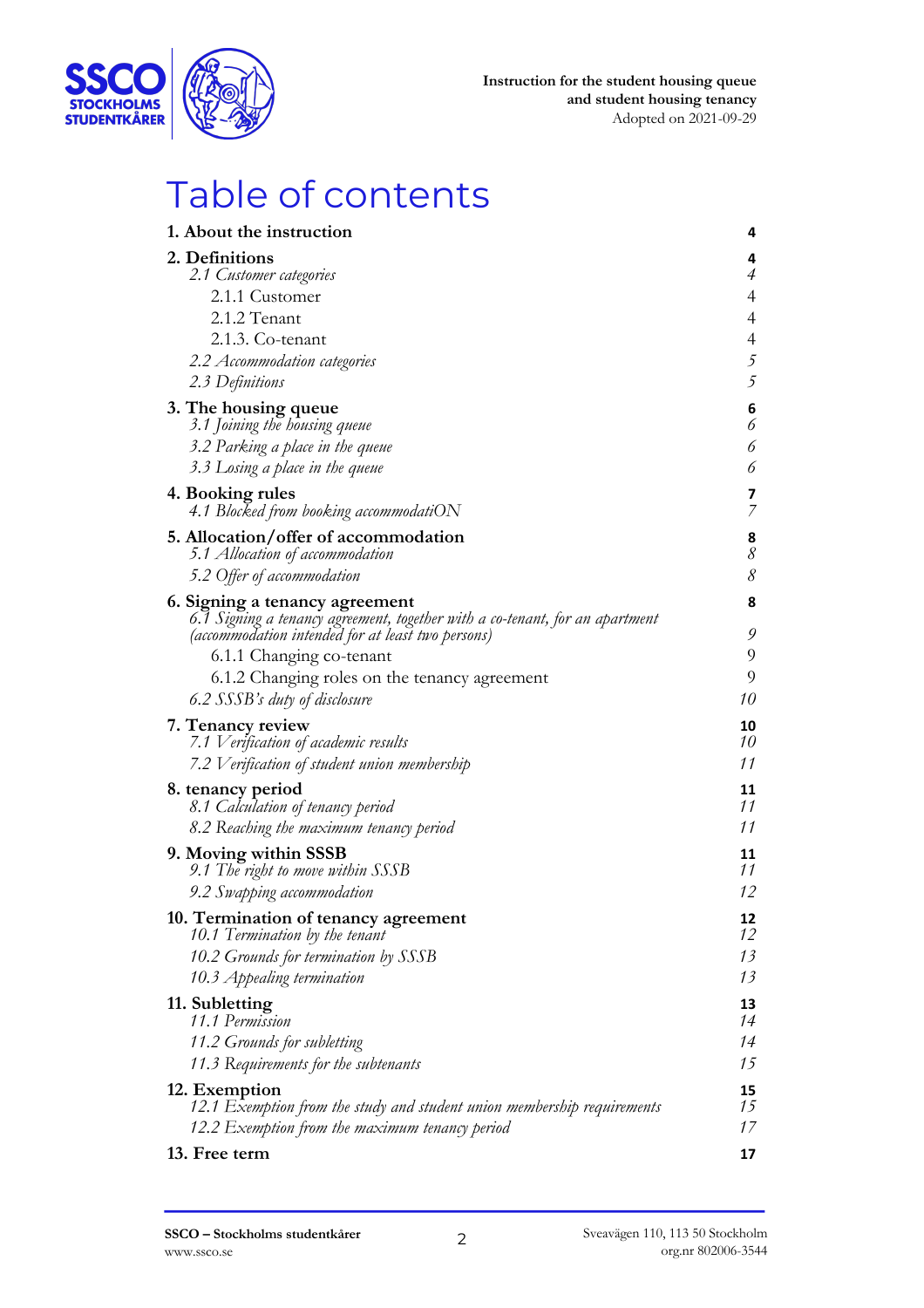

| 14. Priority                                                                                                           | 18 |
|------------------------------------------------------------------------------------------------------------------------|----|
| 14.1 Grounds for priority to accommodation                                                                             | 18 |
| 14.3 Priority following separation for families living with SSSB in accommodation intented<br>for at least two persons | 19 |
| 15. The Housing Committee                                                                                              | 19 |
| 16. Amendments and application                                                                                         |    |
| 16.1 Amendments to the instruction                                                                                     | 20 |
| 16.2 Implementation regulations                                                                                        | 20 |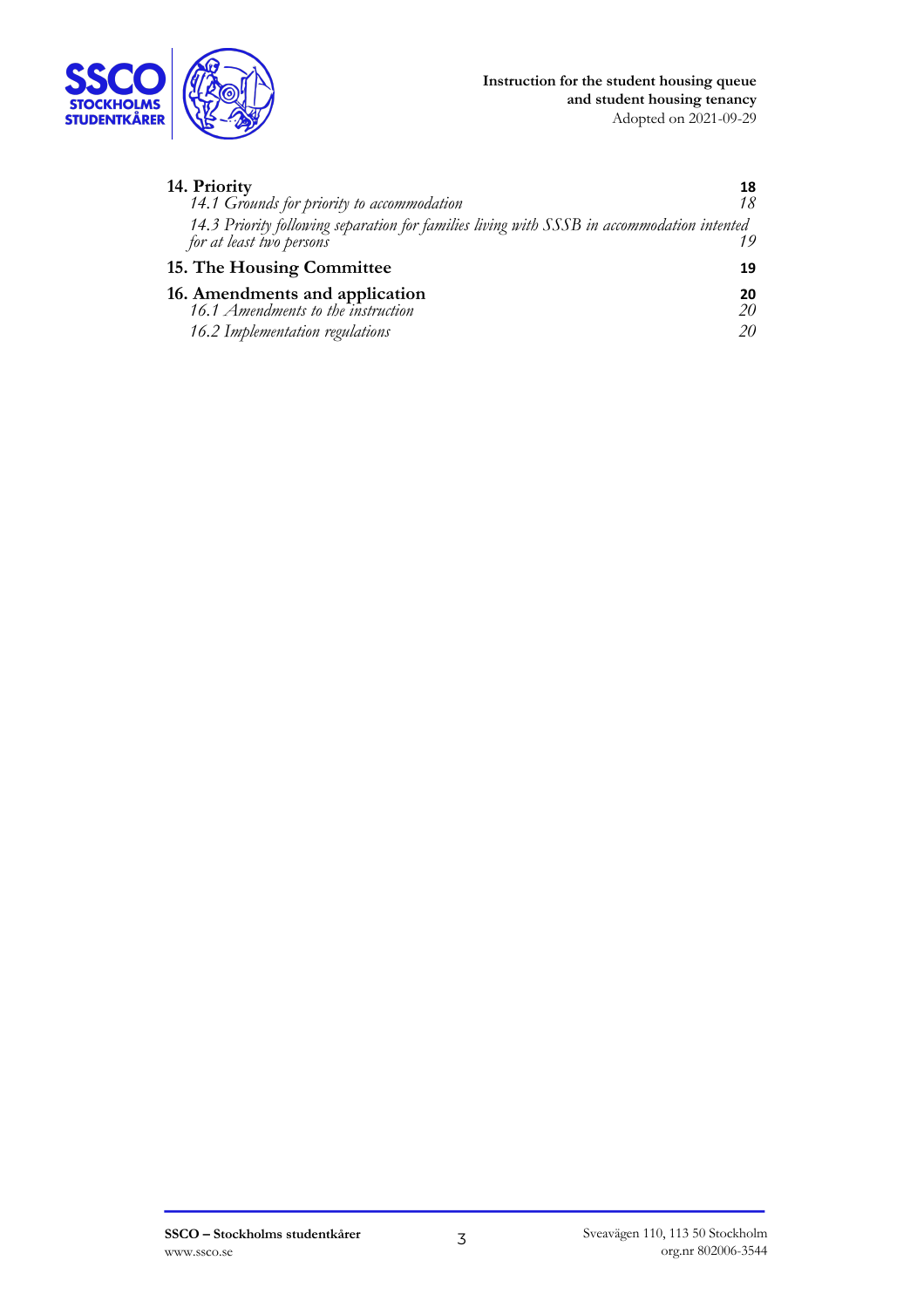

## 1. About the instruction

This instruction contains regulations for the implementation of the *Reg- ulation for student housing allocation and tenancy*.

The purpose of the instruction is to regulate provision of the student housing queue and student housing by Stiftelsen Stockholms studentbostäder (SSSB). These instructions are intended to help customers/tenants as well as SSSB and United Students of Stockholm (SSCO).

# 2. Definitions

### 2.1 Customer categories

SSSB categorise the students able to partake in SSSB's offer as:

- Customer: A person in the SSSB housing queue.
- Tenant: A person who has signed a tenancy agreement with SSSB.
- Co-tenant: A person who is included in the tenency agreement for a stu- dent apartment.
- Lodger: A person who resides in a single-room apartment without signing the tenancy agreement.

#### 2.1.1 Customer

The right to be a customer befalls students who during the current year will turn at least 17 years old and at most 50 years old, and who are student union members.

#### 2.1.2 Tenant

The right to be a tenant befalls customers who:

1. Have reached the age of 18 but not yet 51, and

2.

- a. Are student union members and meet the study requirement, or
- b. Have received an acceptance letter for studies in accordance with the study requirement. This only applies at the beginning of the semester.

#### 2.1.3. Co-tenant

The right to be a co-tenant befalls children or persons who have not yet reached the age of 51.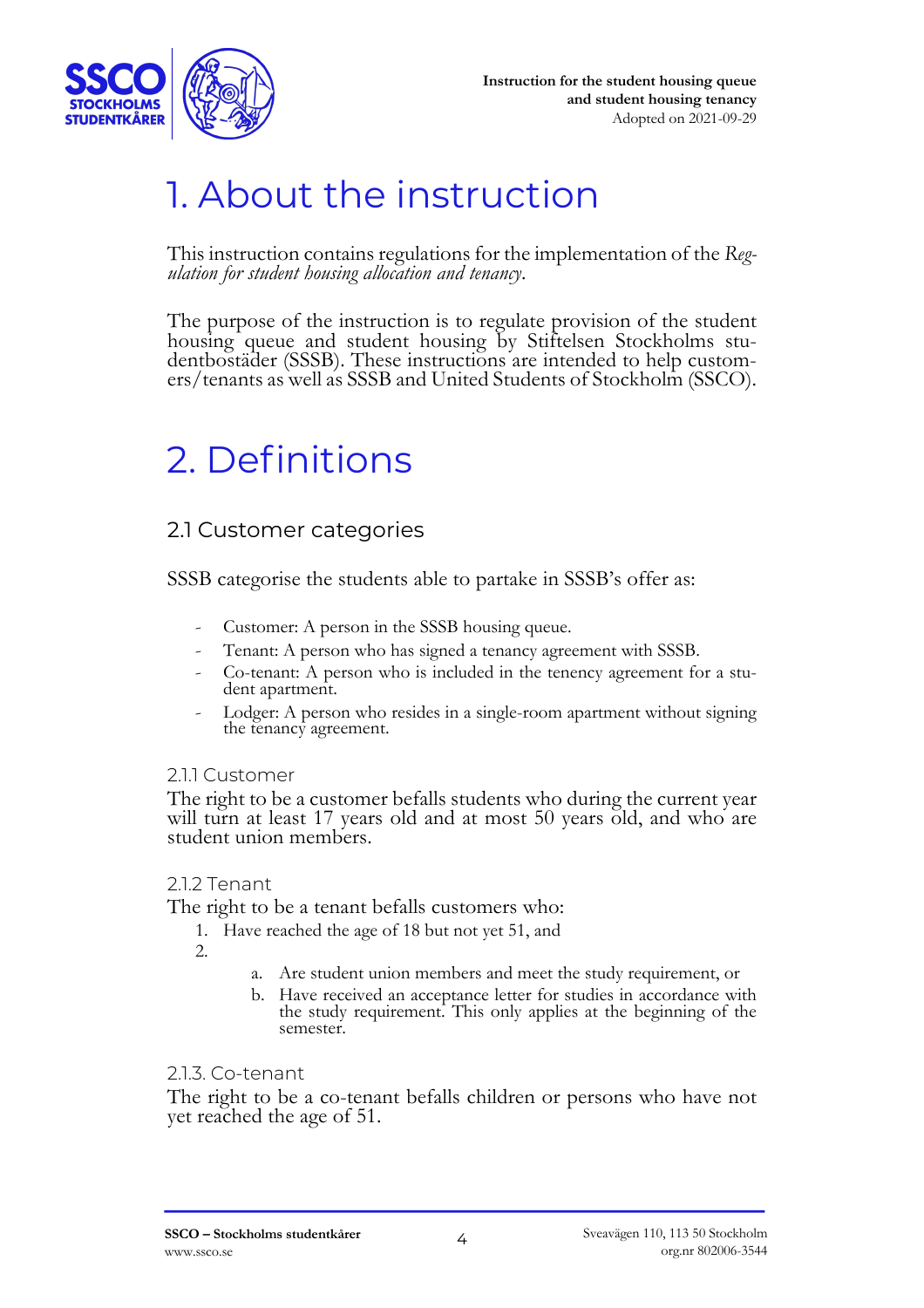

### 2.2 Accommodation categories

- Student room: One (1) room without a private kitchen or kitchenette. Only one customer signs the tenancy agreement.
- Single-room apartment: One (1) room and/with a kitchen or kitchenette. Only one customer signs the tenancy agreement. The tenant may have a lodger.
- Student apartment: Apartment with 2-4 rooms and/with a kitchen or kitchenette. Only rented to customers with co-tenants.

### 2.3 Definitions

| Credit days                                              | The number of days someone has been in the queue as a student union<br>member, including the 90 days before the union membership is checked<br>for the first time.                                                                                                                                                                                 |
|----------------------------------------------------------|----------------------------------------------------------------------------------------------------------------------------------------------------------------------------------------------------------------------------------------------------------------------------------------------------------------------------------------------------|
| Higher edu-<br>cation insti-<br>tution<br>(in Stockholm) | In this instruction a university, college or other higher education institu-<br>tion is referred to as a higher education institution. The higher education<br>institution shall be active in Stockholm and have a student union affiliated<br>with SSCO.                                                                                          |
| Maximum<br>tenancy pe-<br>riod                           | The tenancy period for SSSB accommodation is maximum six (6) years.                                                                                                                                                                                                                                                                                |
| Place in the<br>queue                                    | To be registered in SSSB's housing queue. An active place in the queue<br>accumulates credit days. A parked place in the queue keeps already accu-<br>mulated credit days but does not accumulate new ones.                                                                                                                                        |
| Queueing<br>time                                         | The total period of time that has passed since registering a place in the<br>queue.                                                                                                                                                                                                                                                                |
| Student<br>union mem-<br>ber                             | A student union member is a person enrolled in studies who is a full mem-<br>ber, in accordance with each student union's requirements, of a student<br>union affiliated with SSCO.                                                                                                                                                                |
|                                                          | Those who hold a remunerated trustee position comprising a minimum<br>of at least 50 percent full-time equivalent within SSCO, Sveriges forenade<br>studentkårer, or a student union affiliated with SSCO are counted as stu-<br>dent union members. Proof of a remunerated trustee position must be<br>presented.                                 |
| Study<br>requirement                                     | The study requirement comprises an academic performance of at least 50<br>percent per semester. The performance shall be studies and/or reumer-<br>ated trustee positions within SSCO, Sveriges förenade studentkårer, or a<br>student union affiliated with SSCO of at least 50 percent, which combined<br>or by themselves meet the requirement. |
|                                                          | Generally, the autumn semester refers to the period of September to Jan-<br>uary and the spring semester February to August.                                                                                                                                                                                                                       |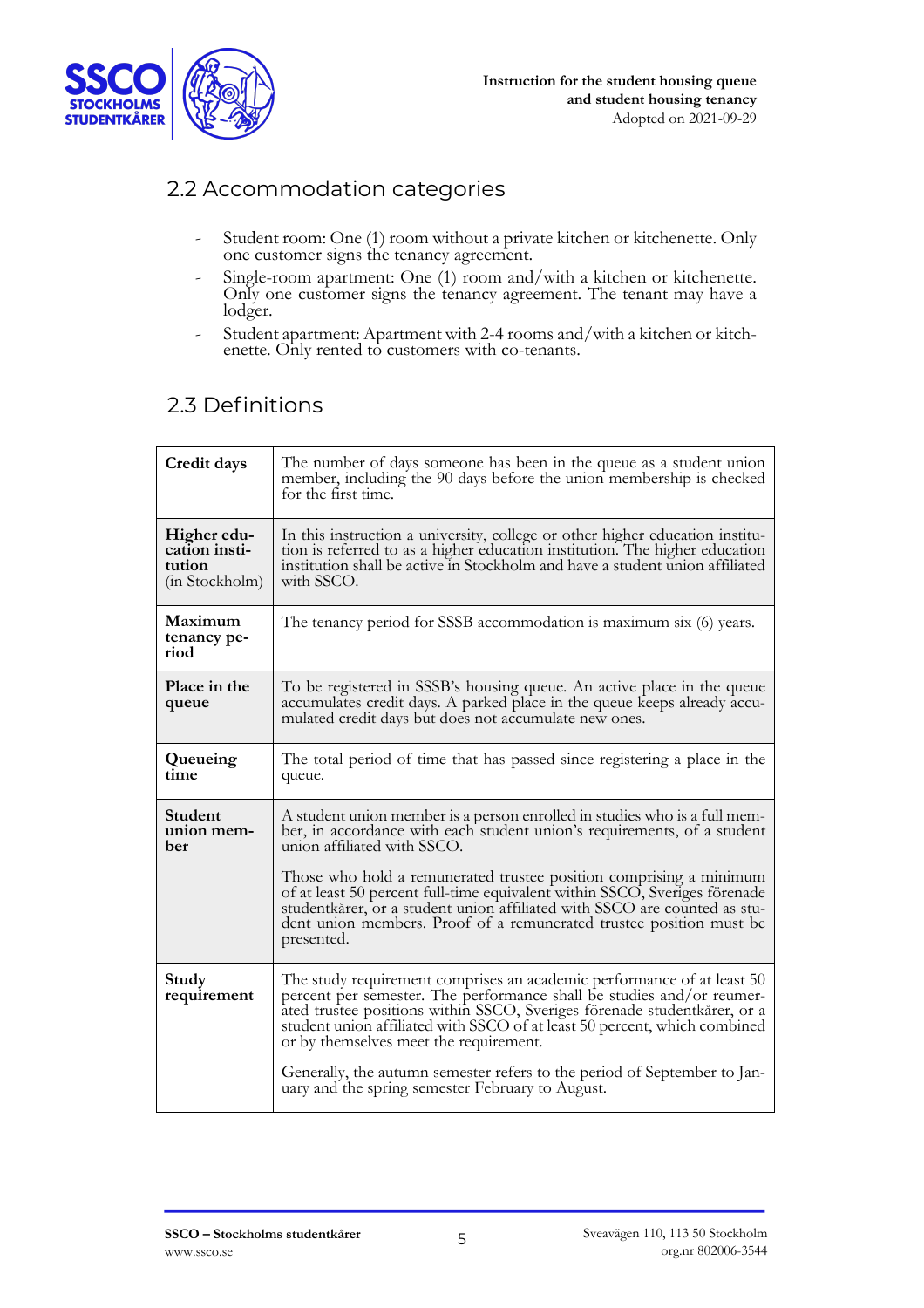

| Tenancy re-<br>view | A tenancy review is a check to ensure that tenants meet the study require-<br>ment and that they are a student union member. SSSB hold the right to<br>continuously perform tenancy reviews for single or groups of students.<br>Further information about tenancy reviews can be found under 7. Tenancy<br>review. |
|---------------------|---------------------------------------------------------------------------------------------------------------------------------------------------------------------------------------------------------------------------------------------------------------------------------------------------------------------|
|---------------------|---------------------------------------------------------------------------------------------------------------------------------------------------------------------------------------------------------------------------------------------------------------------------------------------------------------------|

## 3. The housing queue

Places in the housing queue are personal and cannot be transferred. A customer may only have one (1) place in the queue. Credit days cannot be combined with those of other customers.

#### 3.1 Joining the housing queue

Customers according to 2.1.1 hold the right to be registered in the housing queue. Student union membership is checked upon registra- tion. The union membership requirement comes into force 90 days after registering in the housing queue. Thereafter, membership is checked on a regular basis.

#### 3.2 Parking a place in the queue

A customer who does not hold student union membership 60 days after joining the queue must, within 30 days, join an SSCO-affiliated student union or themselves park their credit days. Failure to do so will result in the credit days being lost, as set out in paragraph 3.3.

A customer who ceases to be a student union member (following confirmation of membership) will automatically be parked 30 days after their membership has expired. Their place in the queue (accumulation of credit days) will be reactivated once the customer has become a student union member again.

Credit days may be parked for a maximum of 36 months in total. Customers who exceed the maximum parking period will automatically lose their place in the queue as set out in paragraph 3.3.

#### 3.3 Losing a place in the queue

A customer will lose their place in the queue if they:

1. Are not entitled to a place in the queue and should therefore have been rejected.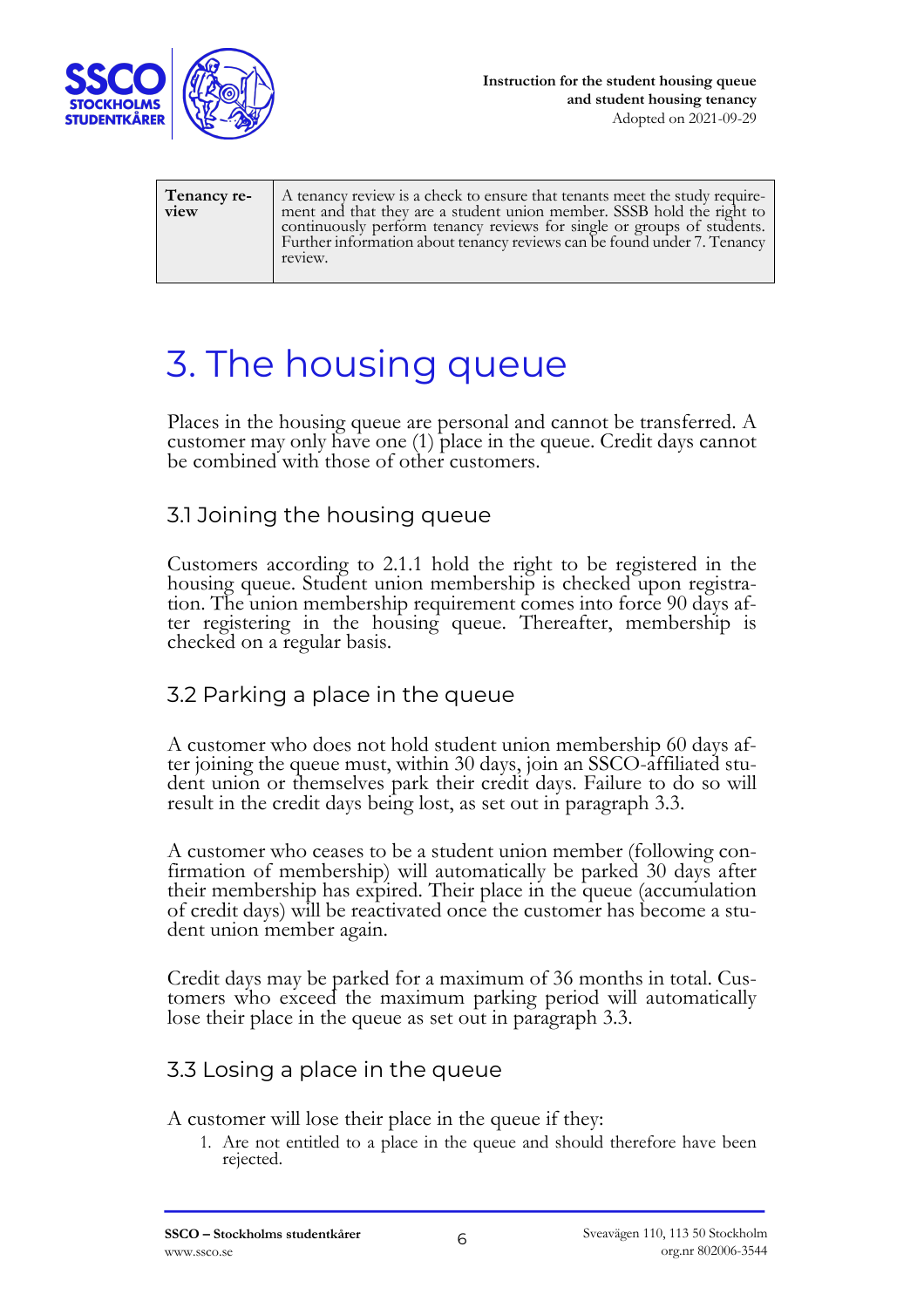

2. Have deliberately provided inaccurate information or certificates, or in other ways have manipulated the SSSB housing queue in order to improve their chance of being allocated student housing.

A customer will lose their credit days if they:

- 1. Have been offered a tenancy agreement on two (2) occasions but declined, or failed to sign the tenancy agreement.
- 2. Have signed a tenancy agreement. This also applies if the tenant has been assigned accommodation through priority. Customers who sign a tenancy agreement limited to a maximum period of one (1) year will retain their credit days.
- 3. Have not become a student union member within the prescribed timeframe.
- 4. Have had their credit days paused for a total of 36 months.

A customer who has lost their credit days are personally responsible for reactivating their place in the queue and will recommence with zero (0) credit days.

## 4. Booking rules

The right to book accommodation befalls customers who meet the tenancy requirements in paragraph 2.1.2. A customer may book a maximum of three (3) accommodations at a time.

#### 4.1 Blocked from booking accommodatiON

A customer/tenant will be blocked from booking accommodation:

- 1. After signing a tenancy agreement and up to three (3) months after moving in.
- 2. After terminating a tenancy agreement and up to three (3) months after moving out.
- 3. If they have an outstanding debt to SSSB, until the debt is paid.
- 4. If within the past six (6) months the customer has received two (2) or more collection demands relating to outstanding debt to SSSB. The customer is blocked up until the whole debt is paid off and for six (6) months thereafter.
- 5. If they have failed to look after their previous accommodation or have broken the terms and conditions in the tenancy agreement or in this instruction. The person is blocked for a minimum of six (6) months or as
- prescribed.<br>6. Upon termination by SSSB. Valid during the termination period and for 6. Upon termination by SSSB. Valid during the termination period and for six (6) months after moving out.
- 7. If they have deliberately provided inaccurate information or false certificates or in other ways manipulated the SSSB housing queue in order to improve their chances of being allocated student housing.
- 8. If the customer has harassed or in other ways abused personnel or trustees within SSCO or SSSB. The customer is then blocked for 24 months.
- 9. If they have reached a tenancy period of five and a half (5.5) years.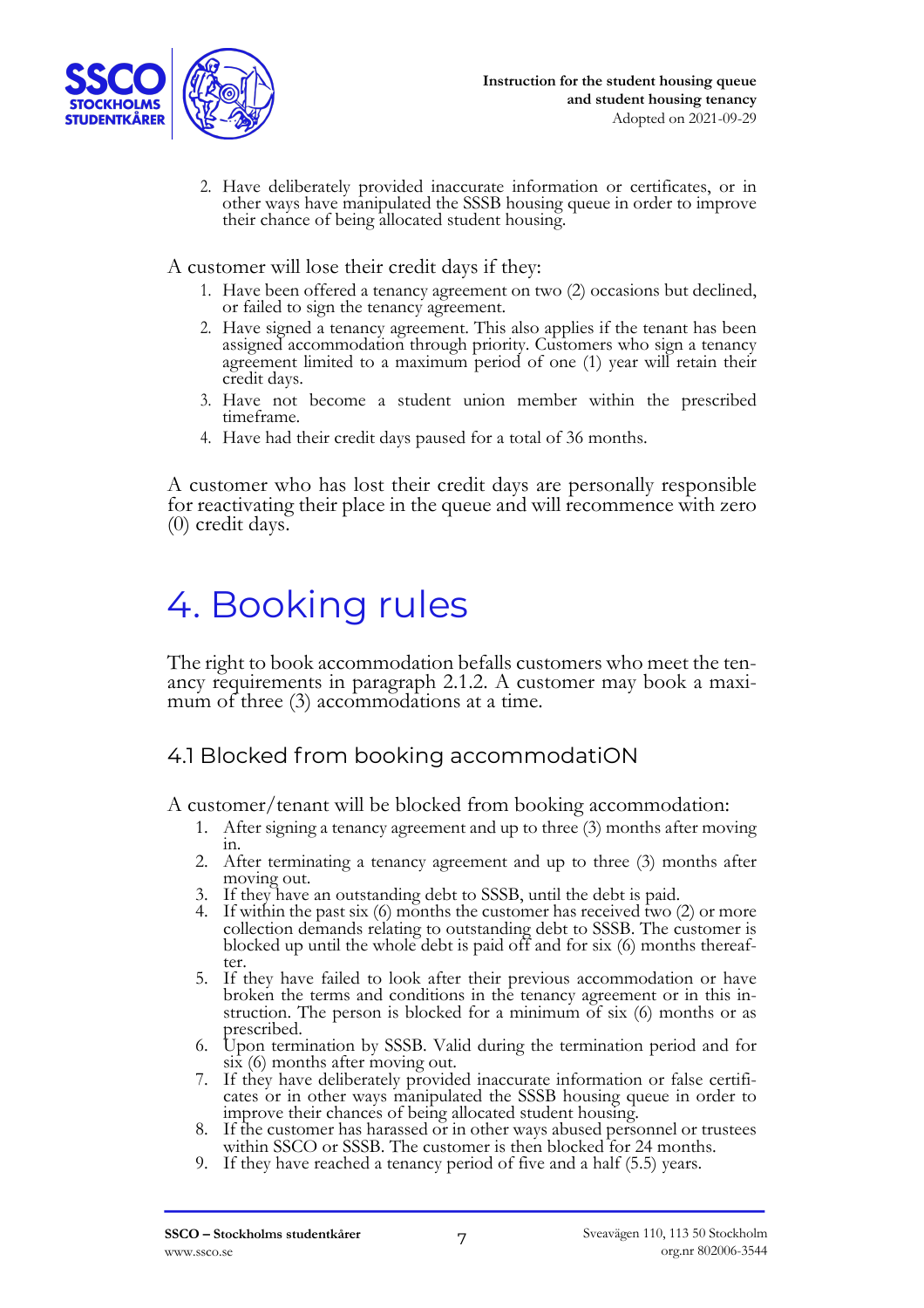

During the suspension period, a customer who remains a member of a student union will continue to earn credit days but cannot book accommodation.

### 5. Allocation/offer of accommodation

#### 5.1 Allocation of accommodation

Accommodation will be allocated to the customer with the highest amount of credit days at the end of the booking period.

If the customer to whom the accommodation is allocated declines the offer, the accommodation will be republished.

#### 5.2 Offer of accommodation

A customer will receive one (1) offer of accommodation at a time.

<sup>A</sup> customer is personally responsible for logging into My pages on the SSSB website to check offers of accommodation and respond to the offer within the prescribed period. If the customer fails to respond within the prescribed period, this will be seen as a rejection.

A customer may decline an offer of accommodation on one (1) occasion. The second time a customer who declines an offer of accommodation they will lose their credit days in accordance with paragraph 3.3.

### 6. Signing a tenancy agreement

The right to sign a tenancy agreement befalls customers who meet the tenancy requirements in paragraph 2.1.2.

A customer who deliberately have provided inaccurate information or certificates and/or do not meet the tenancy requirements will not be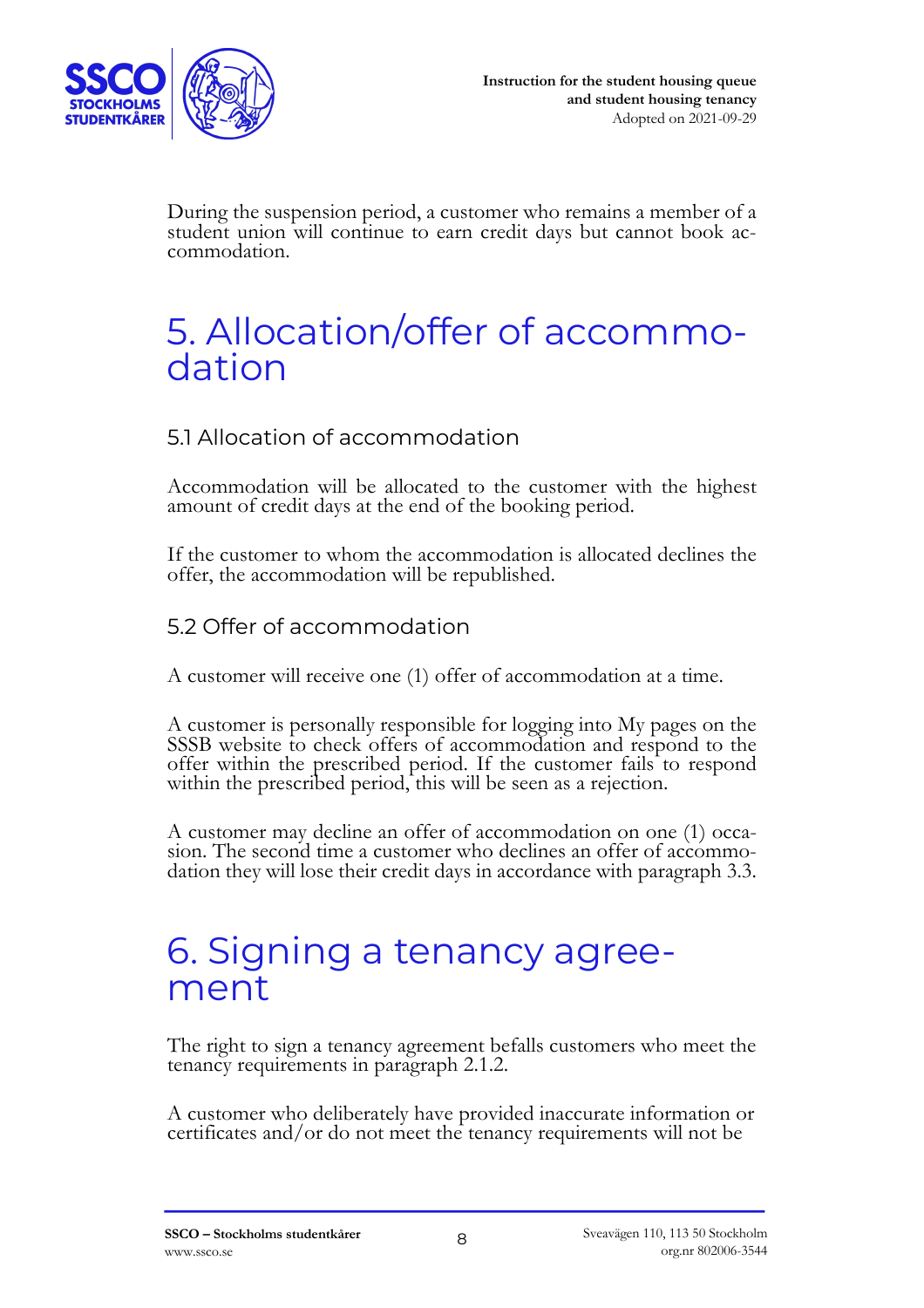

allowed to sign a tenancy agreement. In such cases the customer will be seen as having declined the offer of accommodation.

Upon signing the tenancy agreement, a valid form of ID and a letter of acceptance (only at the start of the semester) or a certificate of registration must be provided.

### 6.1 Signing a tenancy agreement, together with a co- tenant, for an apartment (accommodation intended for at least two persons)

In addition to the requirements for signing a tenancy agreement, the following terms apply:

- 1. The co-tenant's ID must be provided.
- 2. Singles with children must provide documentation (*personbevis*) verifying the custody of or right to contact with the child/children.
- 3. A pregnant customer who has reached at least twelve (12) weeks of pregnancy must provide a maternity certificate from a doctor or maternity unit.

#### 6.1.1 Changing co-tenant

A tenant may change their co-tenant during the tenancy period. The current co-tenant must in writing waive their status as co-tenant in the contract. The tenant is obliged to provide details of a new co-tenant within a period of two (2) months from the date on which the co-tenant moves out or must terminate the tenancy agreement.

#### 6.1.2 Changing roles on the tenancy agreement

If there are exceptional reasons the Housing Committee may grant the co-tenant the right to take over the tenancy agreement from the tenant. In such cases, the co-tenant becomes the tenant, and the tenant becomes the co-tenant. Tenancy agreements cannot be transferred during a free term, a period of exemption or following notification that the maximum tenancy period has been reached. Roles may be changed in the tenancy agreement on one (1) occasion only.

To be granted the right to take over a tenancy agreement:

- 1. The tenant and co-tenant shall both have been listed on the tenancy agree- ment and have been registered in the Swedish Population Register (Sw. *folkbokförd*) at the address for the past 18 months.
- 2. The tenant must at the time of the transfer meet the study requirement and must be a student union member.
- 3. The tenant must have passed the tenancy review for the previous semester.
- 4. The co-tenant must meet the tenancy requirements in paragraph 2.1.2.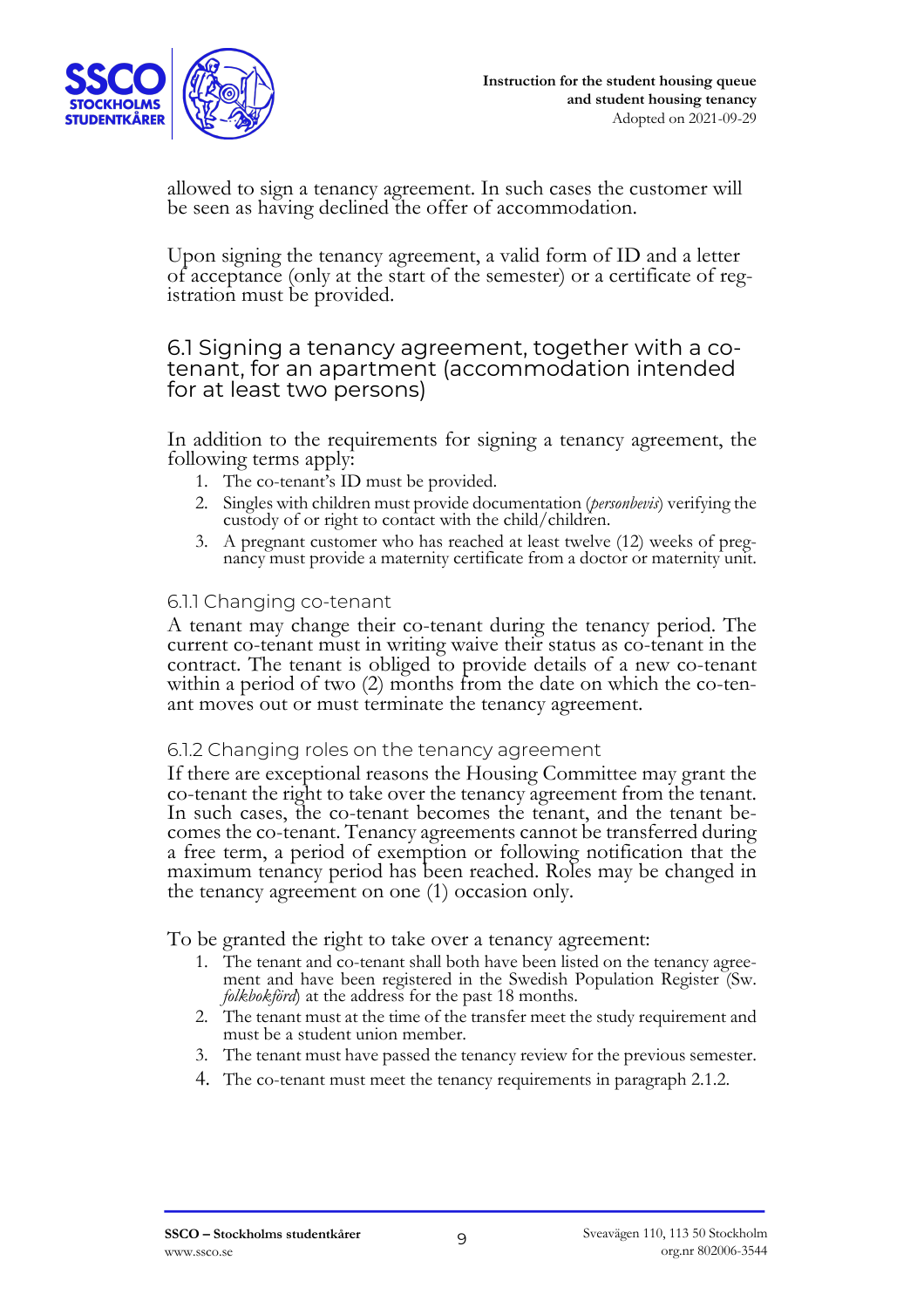

For the tenant, the change of roles is considered a termination of the rental contract. A co-tenant who takes over and signs the contract will lose their accumulated credit days.

#### 6.2 SSSB's duty of disclosure

When a tenancy agreement between a customer and SSSB is signed, SSSB shall inform the customer of:

- 1. The terms and conditions for residing in student housing provided by SSSB.
- 2. The importance of the tenant seeking permanent accommodation, as student housing is a temporary accommodation which can only be rented during the period of study.
- 3. The tenant's duty to be aware of the study and student union requirements.

## 7. Tenancy review

A tenancy review of all tenants is carried out by semester. In addition to this, SSSB and the Housing Committee hold the right to continuously carry out tenancy reviews of individual tenants.

The tenancy review requirements are that the tenant:

- 1. Shall have achieved an academic result equivalent to the study requirement during the semester for which the tenancy review refers.
- 2. Is a member of a student union.

A tenant who has been terminated by SSSB based on them having failed the tenancy review may have the decision reviewed by the Housing Committee as set out in paragraph 11.3.

#### 7.1 Verification of academic results

SSSB hold the right to request documentation that verifies a tenant met for studies in accordance with the study requirement for the current and forthcoming semester.

When the study requirement is checked, a tenant must provide:

- a) Registered higher education credits that meet the study requirement for the semester referred to in the tenancy review as well as the current semester. In the case that the tenant is studying a course for which higher education credits are not awarded, a certificate from the higher education institution showing studies equivalent to the study requirement must be provided.
- b) Certificate proving elected position and its scope.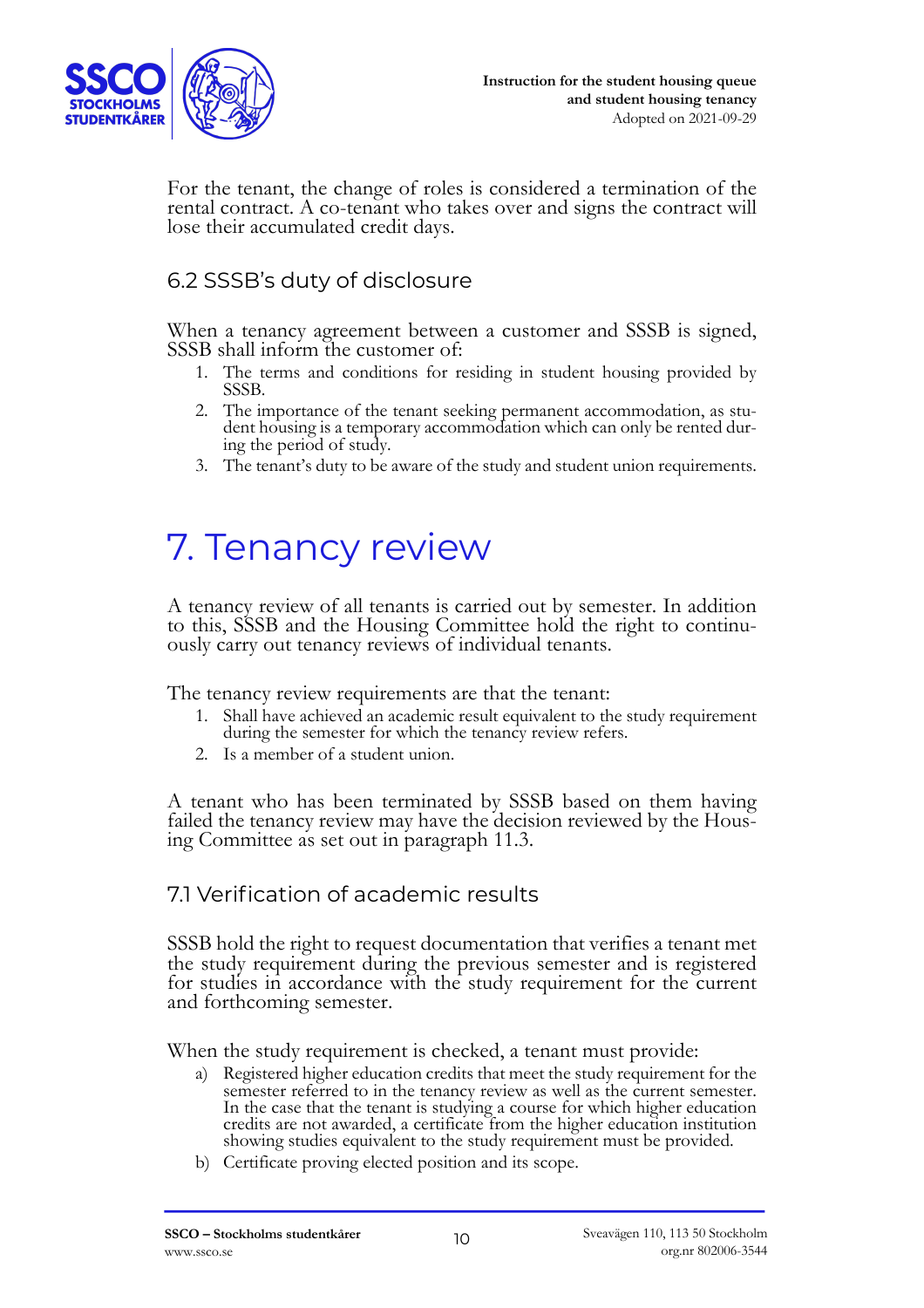

### 7.2 Verification of student union membership

Checks regarding student union membership are carried out against a database provided by SSCO. If SSSB is unable to carry out a check against the database, the tenant is obliged to provide relevant documentation to show that they are a student union member or to show that they are exempt from the requirement.

### 8. tenancy period

### 8.1 Calculation of tenancy period

The tenancy period consists of the combined duration of all tenancy agreements the tenant has signed with SSSB. Periods as a co-tenant are not included in the tenancy period.

If two tenancy agreements overlap, only the time relating to one agreement will be counted during this overlap period.

#### 8.2 Reaching the maximum tenancy period

When a tenancy period of five and a half (5.5) years has been reached, the tenant will receive notice of termination of the tenancy agreement. From the date on which the notice was issued by SSSB, the tenant can no longer apply for a free term, sublet the accommodation, or book new accommodation.

### 9. Moving within SSSB

When moving within SSSB, a tenant has a notice period for their current accommodation as set out in their tenancy agreement. In cases where the tenancy agreements overlap in time, the tenant must pay for both accommodations. Moving in and out takes place with up to a two (2) month overlap when moving between accommodations within SSSB.

#### 9.1 The right to move within SSSB

The right to move within SSSB befall tenants who:

1. Meet the tenancy requirements in paragraph 2.1.2.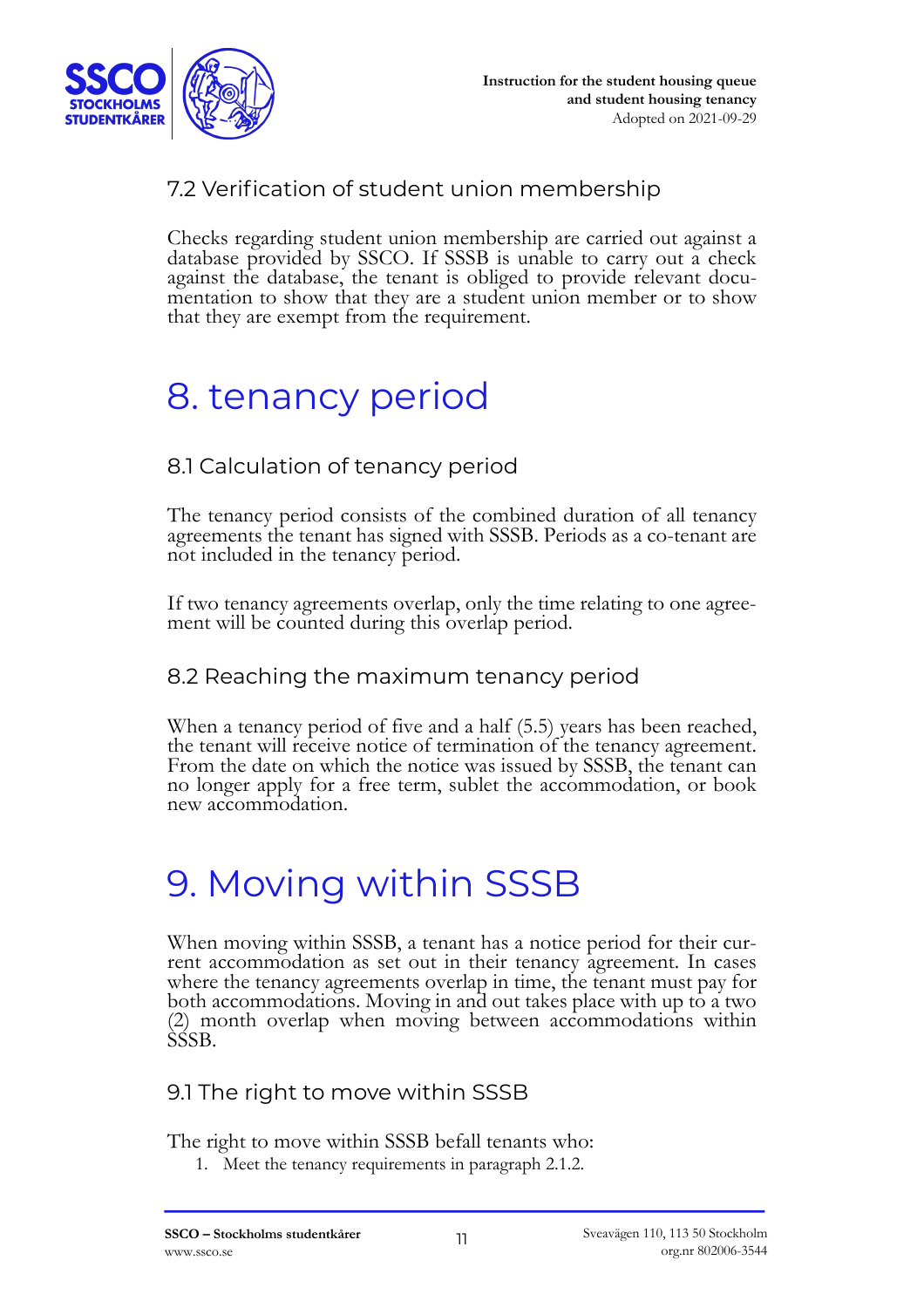

2. Have passed the most recent tenancy review carried out by SSSB as set out in chapter 7.

A tenant may have been granted exemption from the study require- ments, with the exception of free term or granted subletting.

#### 9.2 Swapping accommodation

Swapping accommodation is not allowed. This applies both to swaps between tenants within SSSB and between tenants of SSSB and those of other landlords.

### 10. Termination of tenancy agreement

The notice period for termination is regulated by the terms of the tenancy agreement.

A tenant who has terminated their tenancy agreement or confirmed their intention to move out with a notice period of two (2) months cannot withdraw their termination, change the exit date or submit an appeal to the Housing Committee. A tenant who has terminated their tenancy agreement or confirmed their intention to move out with a notice period of more than two (2) months may change their notice period to two (2) months.

#### 10.1 Termination by the tenant

A tenant is entitled to terminate their tenancy agreement up until the  $15<sup>th</sup>$  or the final day of each month. Notice of termination must be submitted in writing or via the SSSB website. The notice period is two (2) months. By way of exception, SSSB may have agreed to a different notice period with the tenant, which thereby applies.

For tenancy agreements with a ten-month rental, notice of termination may be given no earlier than at a date on which two (2) months' rent will be due.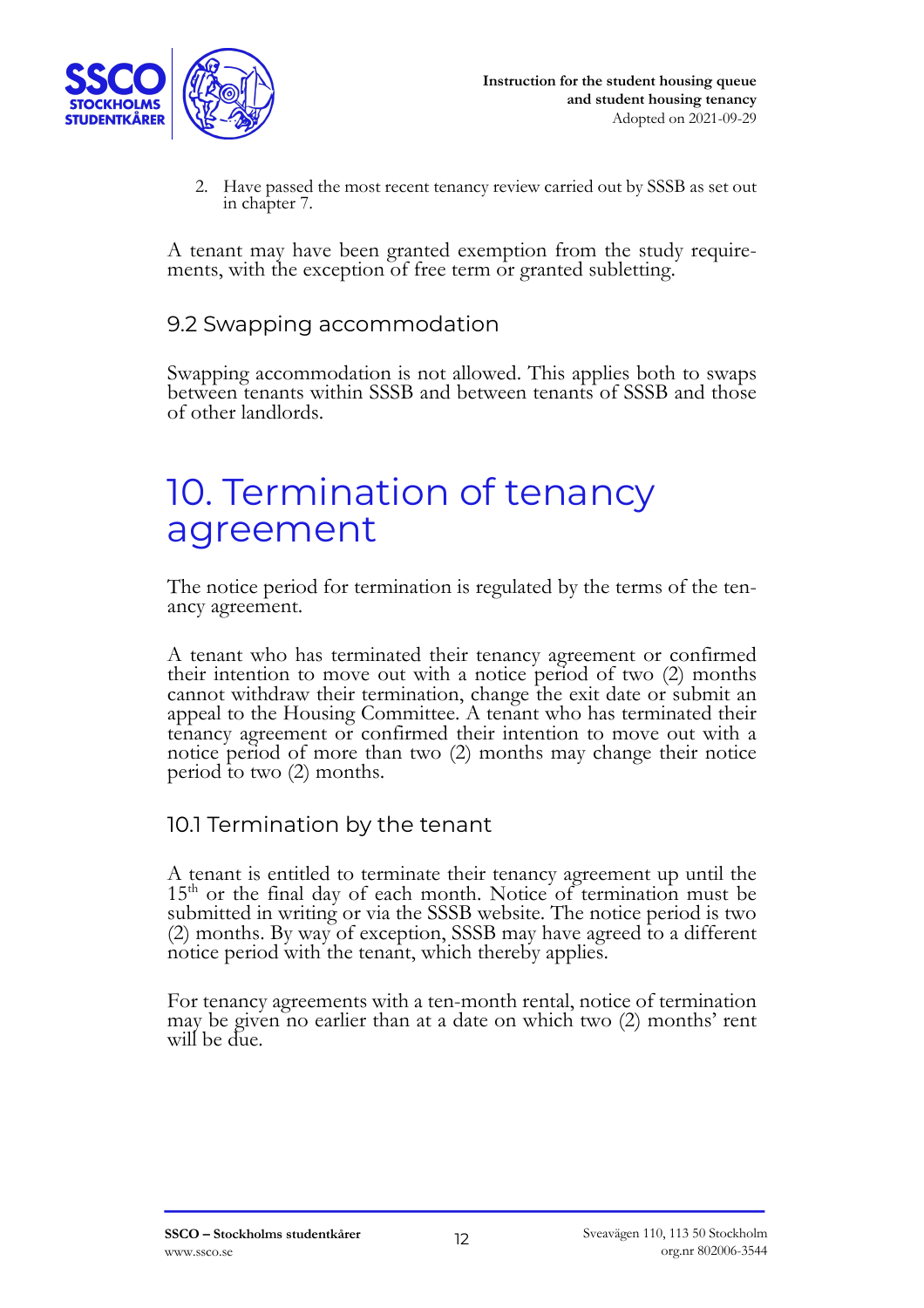

### 10.2 Grounds for termination by SSSB

A tenant who fails to meet the study requirement, who is not a student union member, or who has reached the maximum tenancy period will be issued with a termination notice by SSSB. A tenant who has been granted exemption regarding the study or student union membership requirement and/or maximum tenancy may have their contract terminated if it emerges that the tenant provided inaccurate information or false certificates when applying for the exemption.

SSSB hold the right to terminate the tenancy agreement of a tenant if, in connection with a tenancy review, it emerges that the tenant failed to meet their obligations toward SSSB. Additional grounds for termination of the tenancy agreement include failure to pay rent, unauthor- ised subletting or that the tenant has failed to meet their obligations under the terms and conditions of the tenancy agreement.

#### 10.3 Appealing termination

A tenant whose contract has been terminated by SSSB on the grounds that they have failed the tenancy review may submit an appeal to the Housing Committee if they meet any of the grounds for exemption set out in paragraph 12.1.

Applications for appeal must be submitted in writing to the Housing Committee as soon as possible and no later than ten (10) weeks before the stated date of termination. The Housing Committee will not process applications filed after this date.

## 11. Subletting

Subletting of accommodation is not allowed without permission from SSSB. Applications to sublet accommodation shall be sent to SSSB along with certificates and any other relevant documents proving valid grounds for subletting.

Permission will not be given during a tenant's notice period. A tenant who sublets their accommodation without permission from SSSB will no longer be entitled to student housing.

During the subletting period, the main tenant is responsible for ensuring that the terms of the tenancy agreement are met towards SSSB.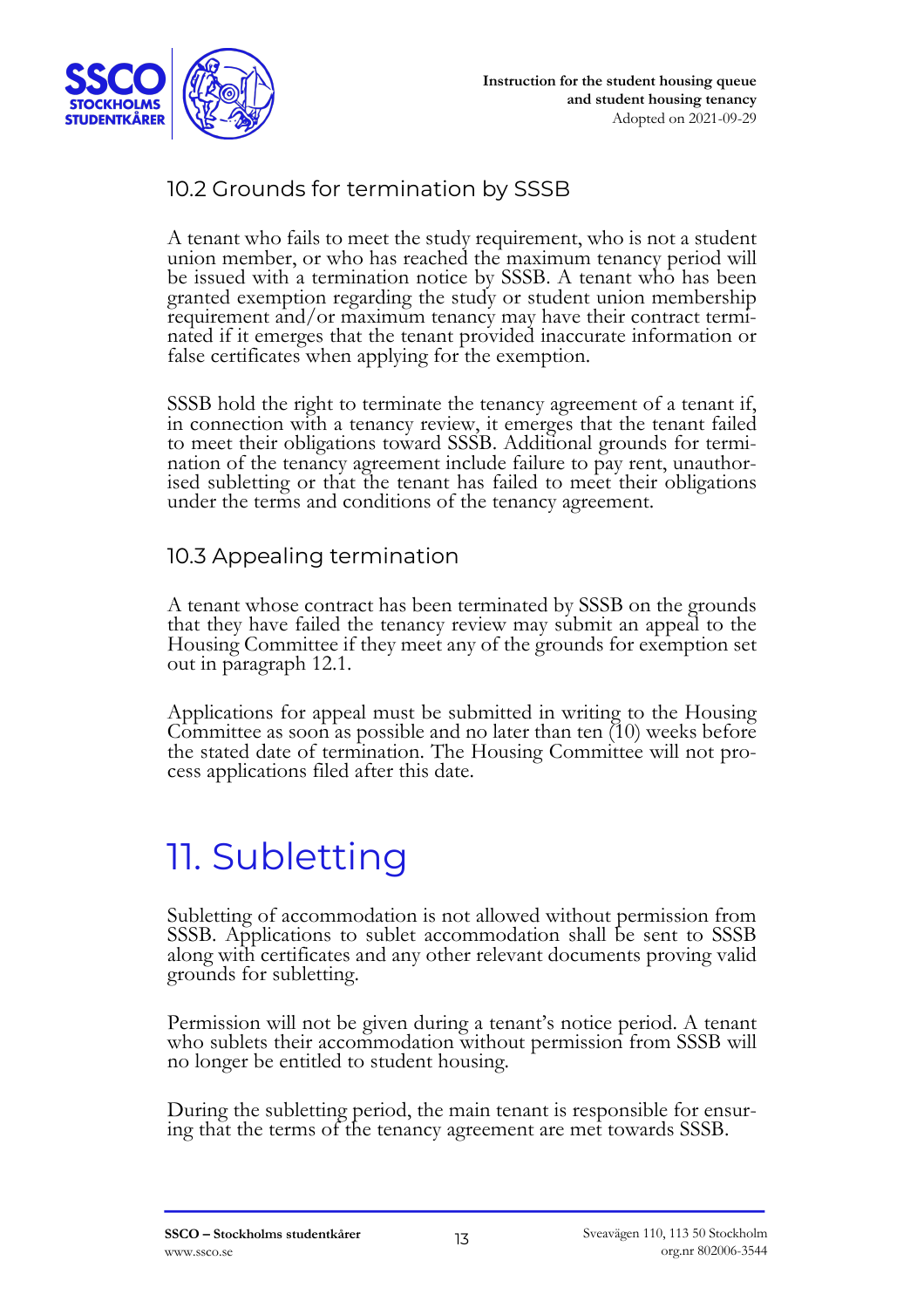

#### 11.1 Permission

To be given permission a tenant must have vaild grounds in accordance with paragraph 11.2 and must intend to move back an continue study- ing in accordance with the study requirement.

In the case of subletting where the tenant is to live with a cohabiting partner (Sw. *sambo*) on a trial basis, intent to return to the accommodation is not needed. In such cases the tenant must terminate the tenancy agreement at the end of the subletting period.

A tenant applying for permission shall:

- 1. Have met their obligation under the tenancy agreement.
- 2. Not have any outstanding debt to SSSB.
- 3. Be a student union member and meet the study requirement. If a tenant has been granted exemption from the study and/or student union membership requirement, this must be proven.
- 4. Not have reached the maximum tenancy period.
- 5. Have lived in the accommodation for at least six (6) months.
- 6. Have met the study requirement during the semester before the subletting is to take place.

Subletting shall comprise a minimum of four (4) weeks and a maximum of twelve (12) months consecutively. Permission to sublet is only granted for the period during which the tenant will not be using their accommodation.

A tenant may be given permission to sublet for a total of 18 months, excluding the summer period  $1^{st}$  June –  $31^{st}$  August, during their total tenancy period with SSSB.

### 11.2 Grounds for subletting

A tenant may be granted permission by SSSB to sublet their accommo- dation if they:

- 1. Are going to pursue studies elsewhere that will be credited to their regular academic education under the study requirement.
- 2. Are going to live with a cohabiting partner on a trial basis, for up to six (6) months
- 3. Have been granted a free term by SSSB.
- 4. Have been granted exemption from the study and/or student union membership requirement.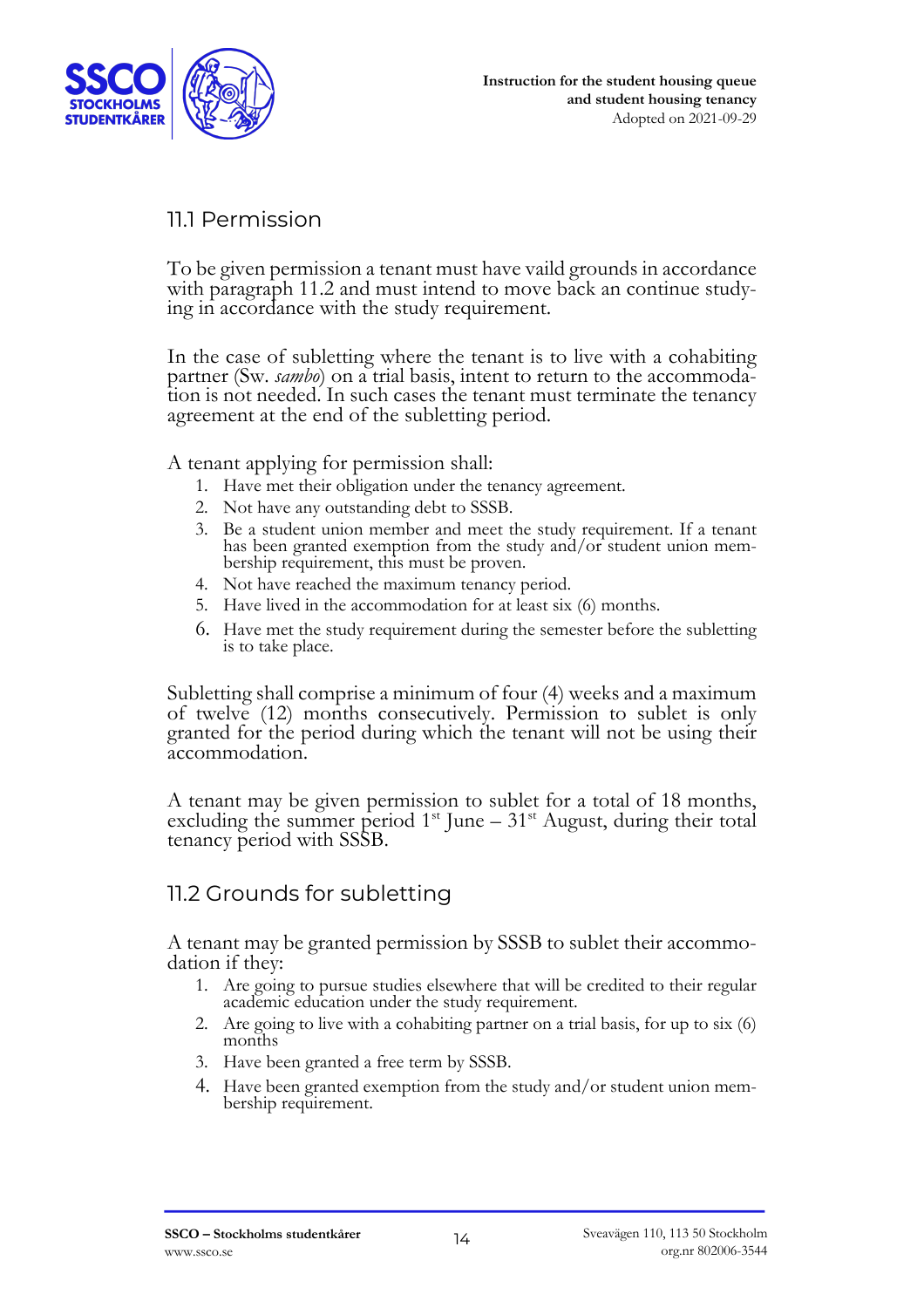

During the summer period 1st June –  $31<sup>st</sup>$  August, no specific grounds are required to sublet your accommodation. Student rooms may not be sublet during the summer period.

For item 1-2, the tenant must provide certificates that they have meet the study requirement upon their academic performance being checked.

For item 3-4, the tenant must provide proof of a granted free term or exemption from the study and/or student union membership requirement for the subletting period.

#### 11.3 Requirements for the subtenants

Accommodation shall be sublet to a person who meets the require- ments for tenants according to paragraph 2.1.2.

During the summer period 1st June –  $31<sup>st</sup>$  August, SSSB may give permission to sublet to a person who is studying and who has reached the age of 18 but not yet 50.

The primary tenant may change subtenant during the ongoing letting period.

## 12. Exemption

Applications for exemption with relevant certificates as well as a study merit certificate shall be sent to SSSB for review by SSSB or the Housing Committee. It is the tenant's responsibility to provide relevant cer- tificates in order to verify their entitlement to exemption.

A tenant with an outstanding debt to SSSB cannot apply for exemption.

A tenant who has been granted exemption will still be subject to a tenancy review, whereby proof of exemption shall be provided.

12.1 Exemption from the study and student union membership requirements

The Housing Committee may delegate decisions on exemption to SSSB's administration.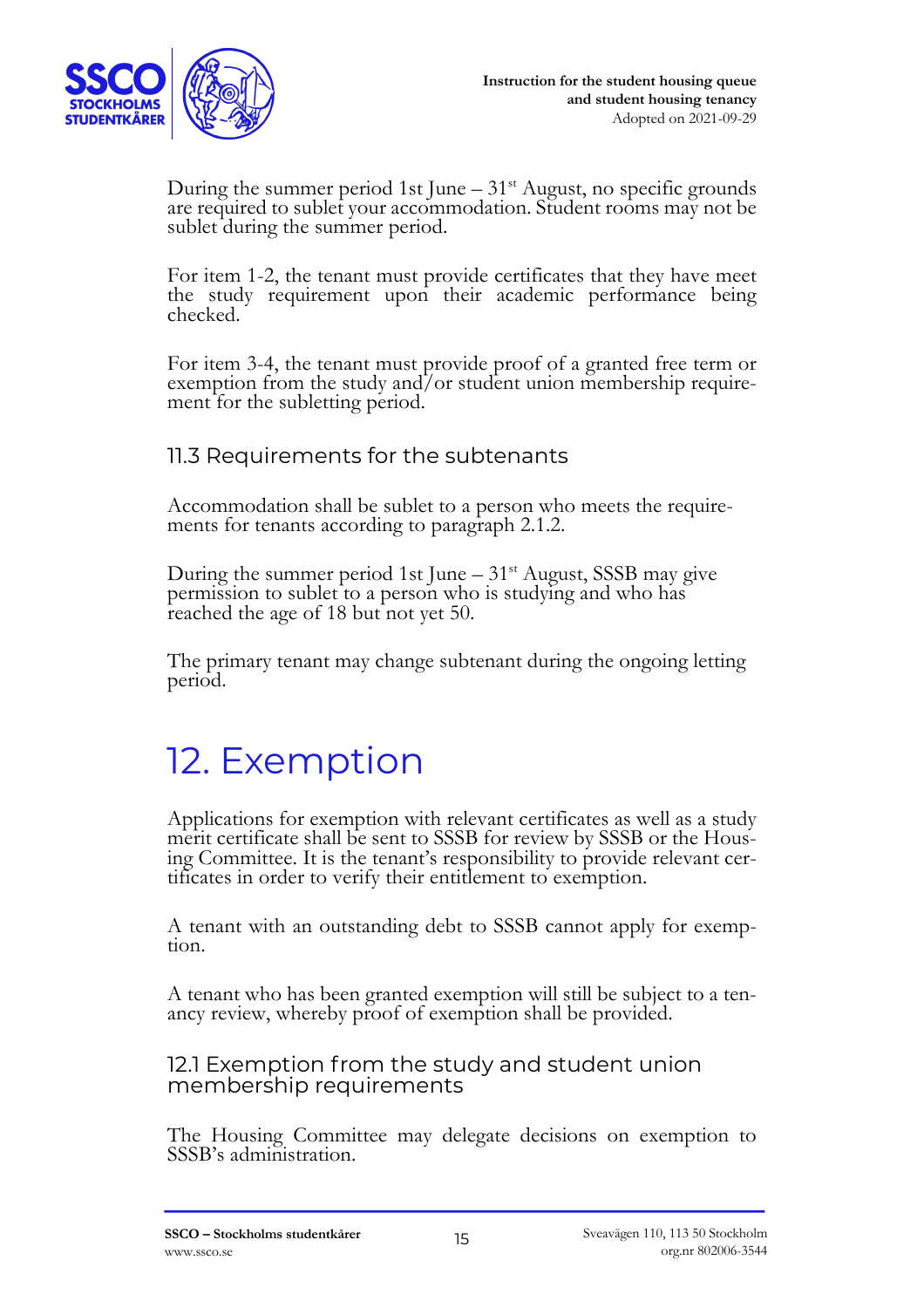

During the total tenancy period with SSSB, a tenant may be granted exemptions for a maximum of four (4) semesters.

Exemption is only granted for the semester to which the grounds for exemption apply, and for a maximum of twelve (12) consecutive months.

Applications for exemption from the study and student union membership requirements must be submitted to the Housing Committee as soon as possible and no later than two (2) weeks before the first day of the SSSB tenancy review period. Applications submitted between this date and the final date of the tenancy review period will not be processed. In such cases, the tenant should submit an appeal after having received a termination notice by SSSB, as set out in paragraph 10.3.

Exemptions granted cannot be withdrawn.

A tenant may be granted exemption if they:

- 1. Due to significant medical or social circumstances are unable to complete their studies in accordance with the study requirement.
- 2. Dur to other reasons that the Housing Committee consider notable are unable to complete their studies in accordance with the study requirement.
- 3. Shall undergo mandatory basic military training.
- 4. Shall be on parental leave at least two (2) days per study week. This applies up to and including the year that the child turns four (4) years old.
- 5. Are to receive care in hospital or equivalent or undergo compulsory treat- ment under the Swedish Act on the Care of Substance Abusers (Special Provisions) (Sw. *lagen om vård av missbrukare*), the Swedish Compulsory Psy- chiatric Care Act (Sw. *lagen om psykiatrisk tvångsvård*), the Swedish Care of Young Persons Act (Sw. *lagen om vård av unga*) or the Swedish Communicable Diseases Act (Sw. *smittskyddslagen*).
- 6. Have been detained in custody but not convicted.
- 7. Are to carry out an internship that is related to their studies (under the study requirement) but not included in their programme.

Exemption under items 1–7 above is granted by the Housing Committee.

Exemption from the student union membership requirement will only be given to a tenant who has been granted exemption from the study requirement in accordance with items 3– 7.

If a tenant is not a member of a student union during the period for which the exemption is granted, their credit days will be parked.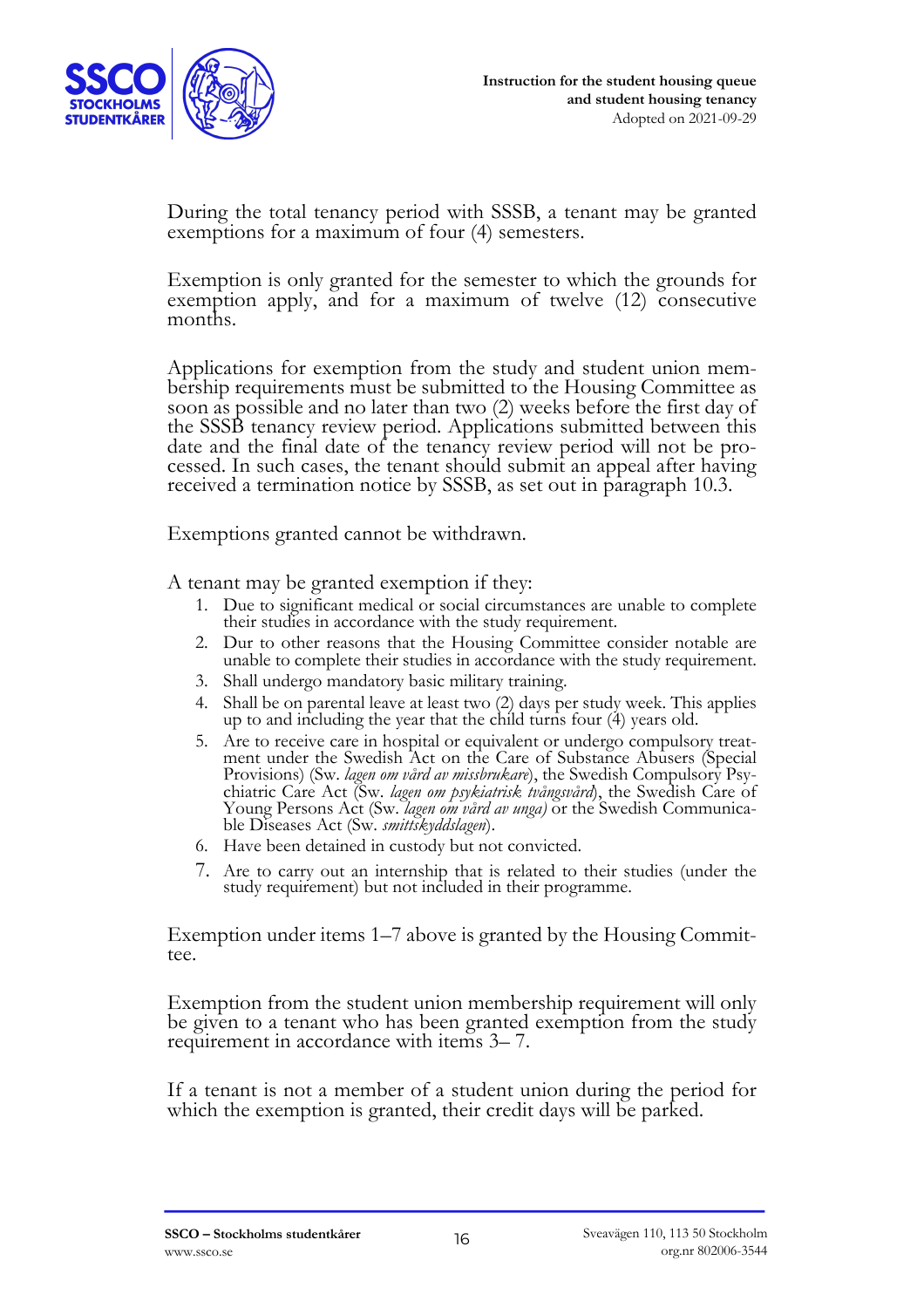

#### 12.2 Exemption from the maximum tenancy period

During exemption from the maximum tenancy period, a tenant cannot change accommodation.

Applications for exemption from the maximum tenancy period must be submitted to the Housing Committee or SSSB no later than three (3) months before the exit date stated in the termination notice by SSSB.

A tenant may be granted exemption if they are in need of their student housing and:

- 1. Due to strong medical or social reasons have been unable to complete their studies within six (6) years.
- 2. Due to other reasons considered notable by the Housing Committee have been unable to complete their studies within six (6) years).
- 3. Are undertaking postgraduate studies (Sw. *forskarutbildning*).

A tenant undertaking studies at bachelor's or master's level may be granted exemption for a maximum of two (2) additional years if item 1 or 2 above are met. A tenant undertaking postgraduate studies may be granted exemption for a maximum of four (4) additional years.

Exemption under items 1–2 above is granted by the Housing Commit-<br>tee. Exemption under item 3 above is granted by SSSB. In cases where the certificates are insufficient or the case is difficult to assess, the matter is always referred to the Housing Committee.

## 13. Free term

During a free term, a tenant is exempt from the tenancy rewire requirements. Free term may only be granted on one (1) occasion during the total tenancy period with SSSB and w free term that has been granted cannot be withdrawn.

The right to apply for a free term befalls tenants who:

- 1. Do not have an outstanding debt to SSSB.
- 2. Have had a tenancy agreement of at least six (6) months at their current accommodation.
- 3. After the completed free term resume studies in accordance with the study requirement and student union membership.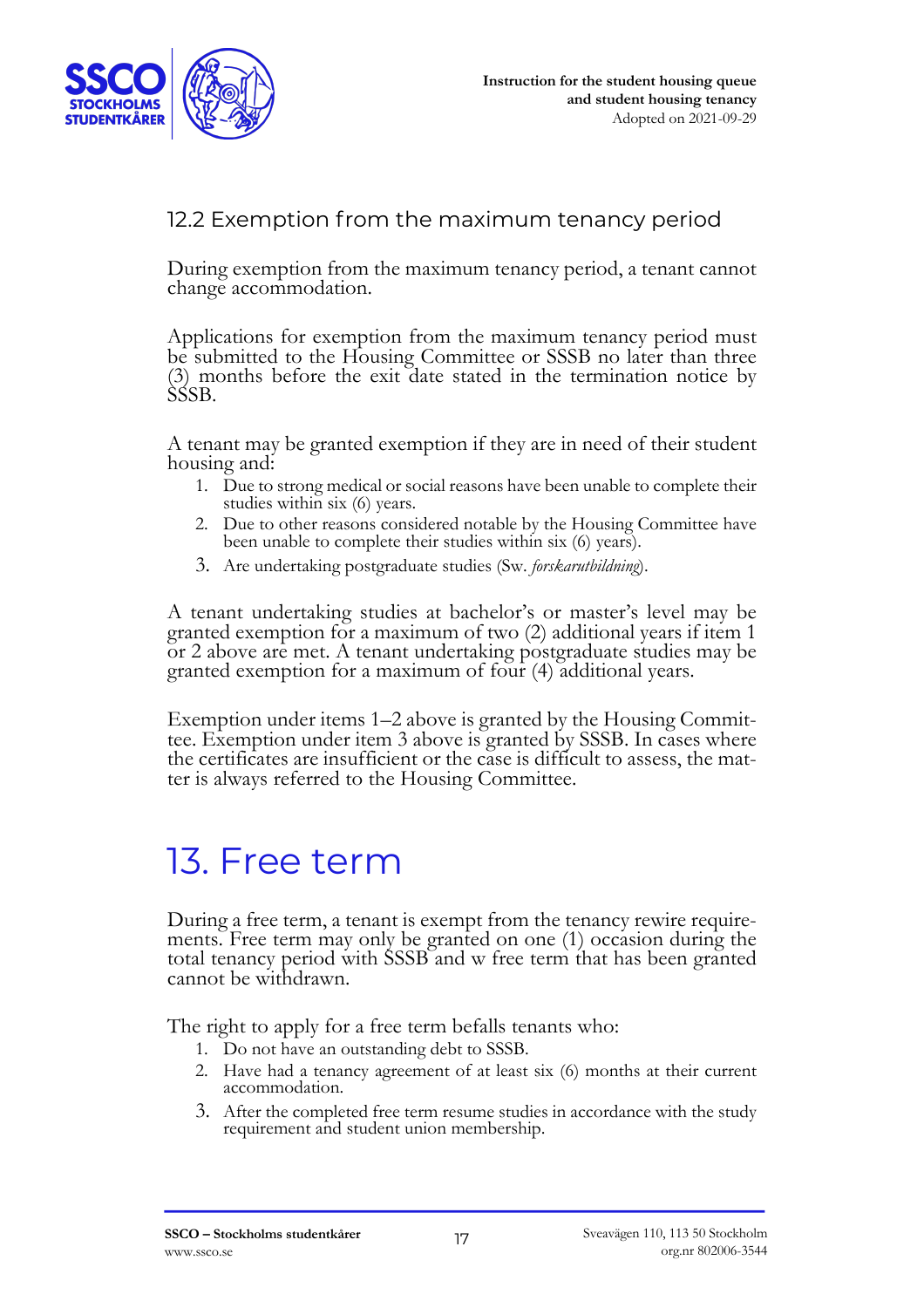

Applications for a free term shall be submitted to SSSB and must have been approved by SSSB before the start of the semester. In the application, the customer shall specify whether the free term relates to a pause:

- 1. From studies of a current programme, or
- 2. After a just finished programme with the intention to keep on studying, or
- 3. From free standing courses.

For item 2-3, the tenant shall state the studies that are due to be resumed after the free term.

A tenant who has been granted a free term will still be subject to a tenancy review. If the tenant is not a student union member during the period for which a free term has been granted, their credit days will be parked.

## 14. Priority

The application form for priority is provided by SSSB. A customer/ tenant should send their application, together with relevant certificates, to SSSB for assessment by the Housing Committee.

The right to apply for priority befalls persons who meet the require- ments for customers according to 2.1.1.

14.1 Grounds for priority to accommodation

A customer may be granted priority to accommodation by the Housing Committee if:

- 1. Special requirements must be met regarding the accommodation, or
- 2. The geographic location is of the utmost importance, or
- 3. If there are exceptional grounds for the customer to be allocated accommodation urgently.

Additionally, one of the following grounds must apply:

- 1. Substantial medical grounds.
- 2. Substantial social grounds.
- 3. Other grounds the Housing Committee consider notable.

If the application for priority is granted, the customer is allocated housing ahead of the other customers in the queue. The accommodation is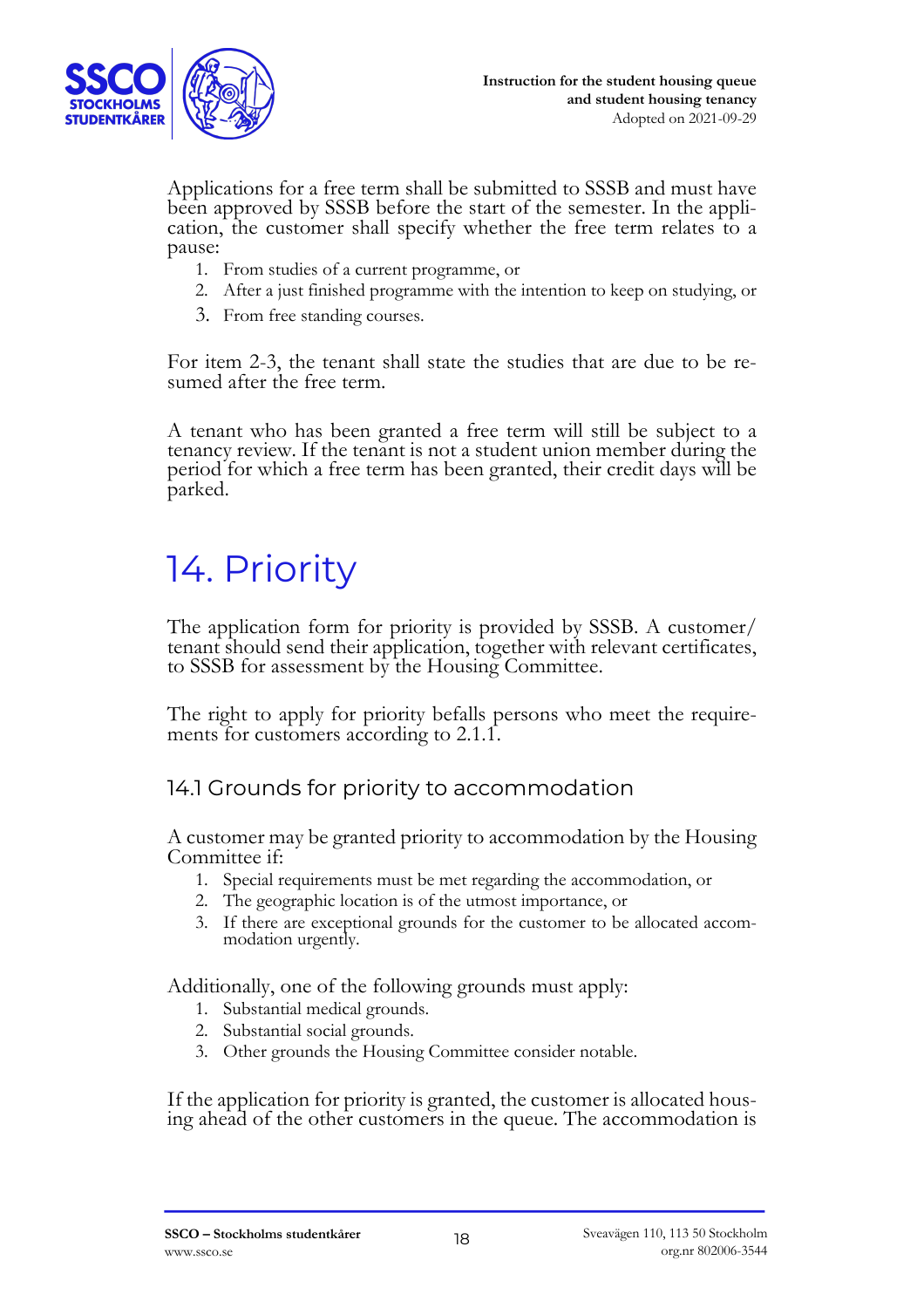

selected based on the grounds for priority that the customer has sub- mitted to SSSB. The customer does not hold the right to select the accommodation.

A tenant who has reached at least twelve (12) weeks of pregnancy, or a tenant whose partner has reached at least twelve (12) weeks of pregnancy, who live in accommodation intended for one (1) person (a student room), with SSSB may be granted priority directly by SSSB to transfer to accommodation intended for at least two (2) persons. This is contingent on the tenant meeting the study requirement and their other obligations towards SSSB, have lived in their SSSB accommodation for at least six (6) months, and not having reached the maximum tenancy period.

Please note that it may take time for SSSB to find suitable accommodation to offer someone who has been granted priority. When priority is granted, it must be utilised within three (3) months from the date on which an offer of accommodation is made.

14.3 Priority following separation for families living with SSSB in accommodation intended for at least two persons

Should a tenant and co-tenant who have a child/children together and live together in a SSSB accommodation separate, one of the parents may continue living in the current unit and the other will be offered priority to other SSSB accommodation. This is assuming that both the tenant and co-tenant meet the requirements for booking accommodation as set out in chapter 4. If only the tenant meets the requirements, they may remain in the current accommodation and SSSB has no obli- gations as regards the co-tenant.

## 15. The Housing Committee

A customer/tenant may lodge appeals against the rules contained in this instruction with the Housing Committee. Applications are to be sent to SSSB's administration.

SSSB is responsible for preparing and presenting the cases to be assessed by the Housing Committee, as well as for issuing a written no- tification of the decision and instructions for appeal to the applicant.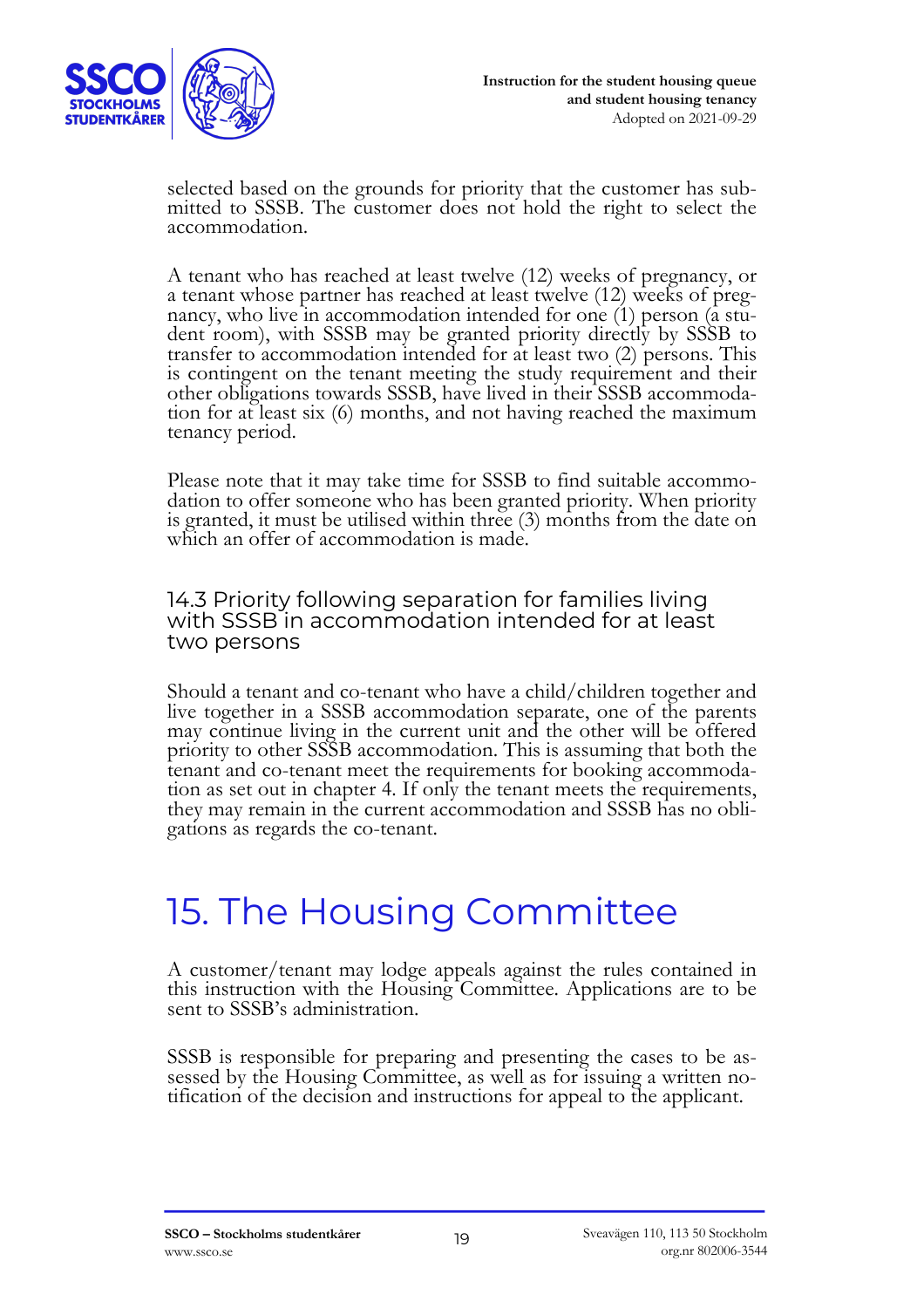

Urgent cases that cannot be delayed may in exceptional cases be assessed by the chairperson of the Housing Committee alone. The chairperson's ruling shall be recorded in minutes, issued to SSSB and reported at the next meeting.

If within six (6) months of a decision, an applicant submits a new ap- plication of equal nature, the application shall be declined by the Housing Committee. The Housing Committee or its chairperson may decide that a case is to be examined once again if new information is presented or there are special reasons to do so.

The Housing Committee does not process applications from tenants who have an outstanding debt to SSSB. This is checked by SSSB during the case preparations.

The Housing Committee's decisions cannot be appealed.

### 16. Amendments and application

### 16.1 Amendments to the instruction

The SSCO board of trustees decides upon amendments to this instruction and its entry into force. Before the entry into force, decisions on amendments shall be put to SSSB's boad of directors for their approval.

#### 16.2 Implementation regulations

Implementation regulations for this instruction are issued by SSCO's board of trustees. Such rulings shall be put to SSSB's board of directors for their information. Implementation regulations along with the date of the ruling shall be implemented with immediate effect.